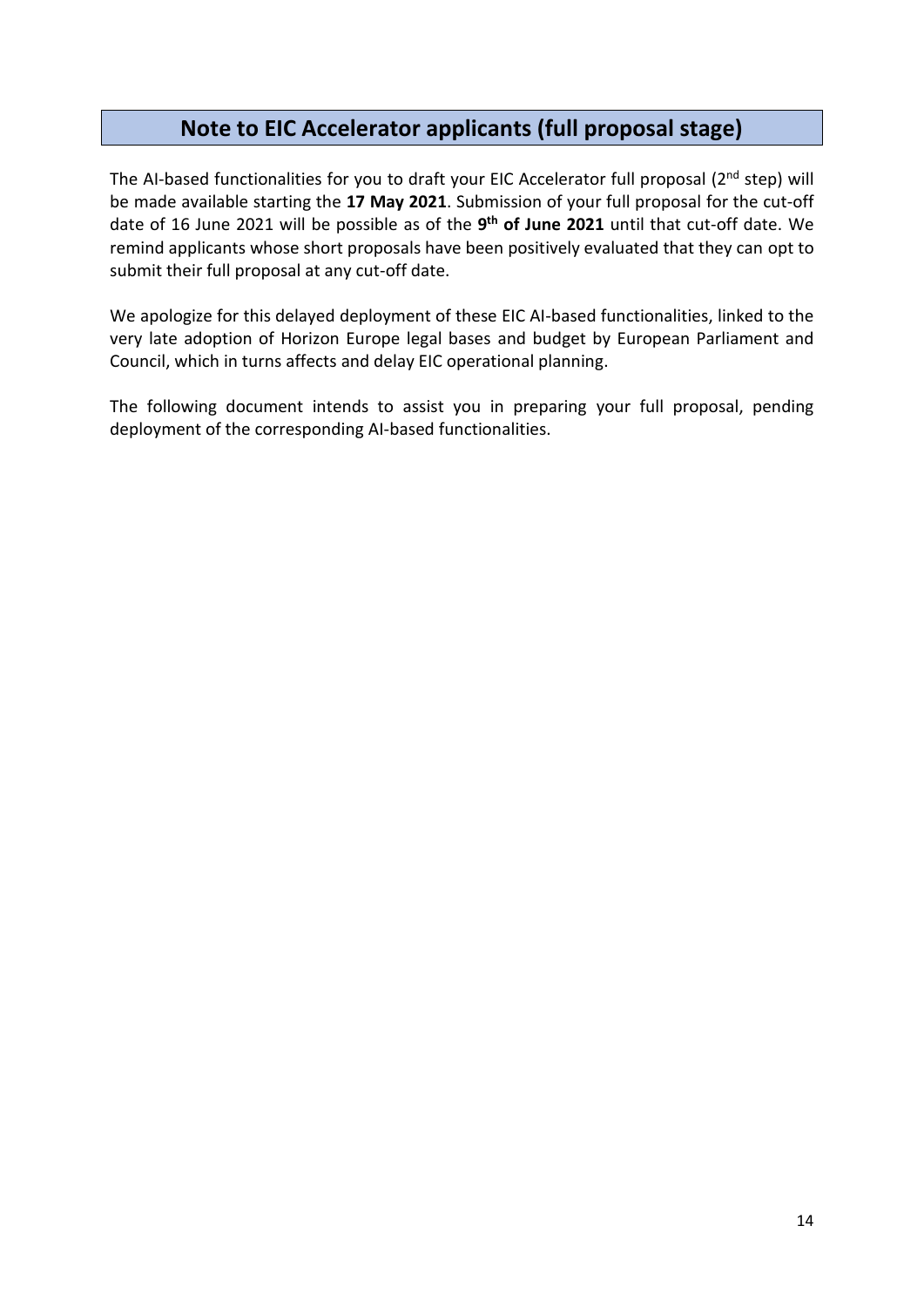### **EXECUTIVE SUMMARY**

For the drafting and submission of your full EIC Accelerator proposal, the EIC AI-based platform will provide you with a methodology to develop a **detailed business plan**.

This methodology builds on 3 chapters: **Ideation**, **Development** and **Go to market**. Based on your step1 proposal, additional data input and AI data crunch, you full proposal will address the following topics:

- **Ideation**
	- o The pain point / problem to be solved
	- o The current solutions and their limitations
	- o Your value proposition
	- o Your targeted customers
	- o Your innovation
	- o Your Unique Selling Point

### • **Development**

- o The Objectives of your proposal
- o The current status of your innovation
- o The activities to develop your innovation, and their respective budget
- o Your Team

### • **Go to Market**

- o Your Targeted market
- o Your Market size
- o Your Business model
- o Your Go2Market strategy
- o Your Financial projections
- o Your Financial needs
- o Your IP assets and strategy
- o The impact on the market and beyond

This document further detail these chapters through a set of questions.

### **DO NOT START DRAFTING ANSWERS TO THESE QUESTIONS**.

This document is **NOT** a "form", but rather kind of restitution of your project by the EIC AIbased platform based on data input.

These questions are hence provided for you to start gathering all relevant data you will need to input once Step 2 will be open, starting the 17 May 2021 for **Ideation** and **Development**, and the 21 May 2021 for **Go to market**.

Submission of your full proposal will be possible starting the 9 June 2021.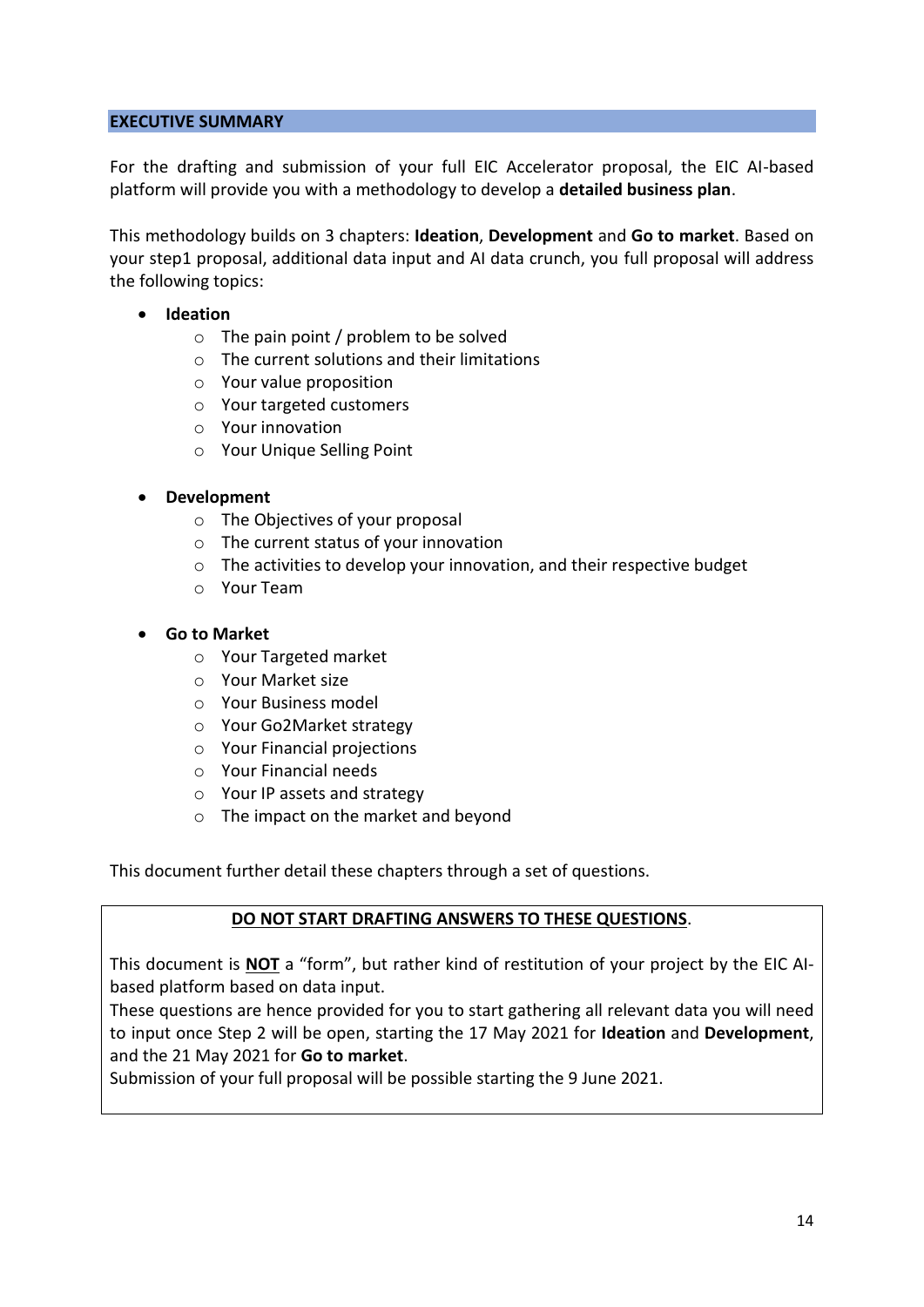### **1. IDEATION - A journey from the expected needs to your innovative solution**

#### **1.1. What are your Market opportunity?**

#### **1.1.1. What is the market opportunity?**

- What is the identified pain point / problem to solve?
- What is it about? What is your solution (product/service/process/method/service/…)?
- What are the use cases / functions of your solution?
- What are the features of your solution?
- What is/are the final deliverable(s)?
- What is your value proposition?

#### **1.1.2. What is the market's state-of-the-art?**

- What are the other existing solutions and what are their limits?
- Why now?

### **1.2. What are the risks of failure?**

#### **1.3. What is your innovation?**

### **1.3.1. What is unique in your approach, compared to those of other companies?**

- What is your Unique Selling Point (USP)?
- What is your unique positioning/place on the market?

#### **1.3.2. What is your innovation?**

- What are the Scientific, Technological, Market, Societal and other challenges to solve?
- Is it an Idea or Technology based Innovation?
- Is it an incremental / breakthrough innovation?
- How can you characterise the type of innovation?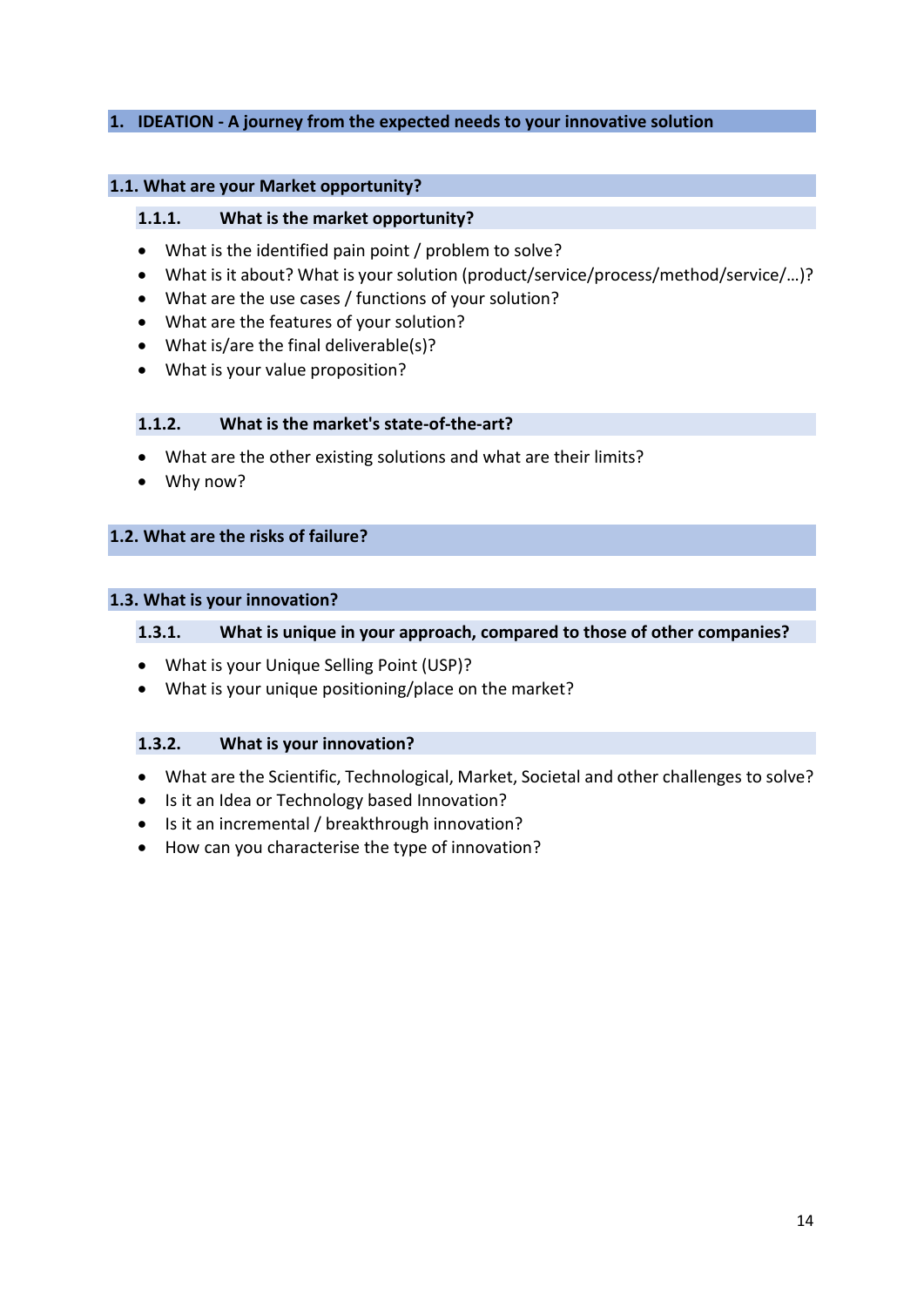### **2. DEVELOPMENT - A journey to make it happen**

#### **2.1. What are the past and future development stages?**

#### **2.1.1. What is the current development stage of your innovation?**

- What are your achievements and current Technological and Marketing stages?
- What is your current TRL (Technology Readiness Level)?
- What is the current technological state-of-the-art?

### **2.1.2. What are the further stages and activities needed to commercialize your innovation?**

- What are the Future technological and Marketing/commercial development needed to develop further your solution? **Per Workpackage**:
	- $\circ$  Tasks per TRL. Where you intend to run a clinical trial, you will be asked to upload an explanatory document using this [template.](about:blank)
	- o Budgeted costs for TRL 5 to 8 included (covered by an EIC grant component)
	- o Budgeted costs for TRL 9 (covered by and EIC investment component or other resources)
	- o Main deliverables per tasks
	- o Milestone per TRL
- **For Grant First**: what is the TRL you intend to achieve at the end of this first stage of your project?

### **2.2. What is your winning Team and Partnership?**

### **2.2.1. What about your winning team?**

- What is the company and/or founder's track-record?
- What are the relevant achievements and experience of your team?
- To which extent does your team fit with your project?
- Do you have the team you need to implement the action? Do you need to recruit additional staff members to implement your project?
- What is the technical/business experience of your team, including management capacity to lead a growing team?
- What is your ability to scale up?
- How do you intend to ensure gender balance among the members of your team, including executive positions?

### **2.2.2. What about the other stakeholders of your value chain?**

- Will you need cooperation with other stakeholders of your value chain (research and innovation, industrial, financial, suppliers, distributors) to implement the action?
- How will you engage end-users?
- What are their interest? To what extent are they already committed and incentivized?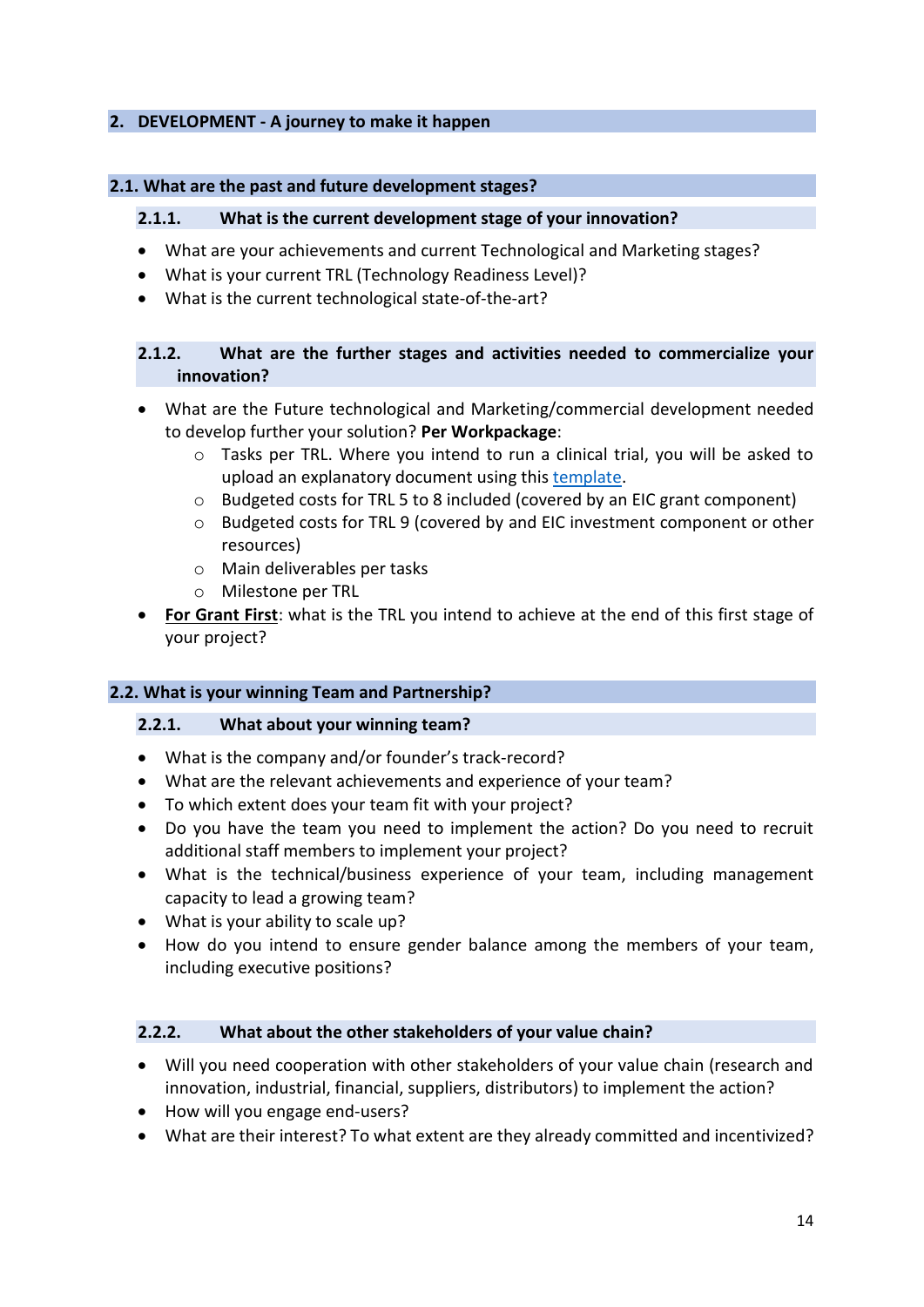### **3. GO2MARKET - A journey from your solution to the Market**

#### **3.1. Know your market**

#### **3.1.1. What is the market in terms of type, size and growth?**

- What is your targeted market?
- What is your market size?
- What is the CAGR (Compounded Annual Growth Rate) of your targeted market?
- What is your market annual growth rate?

### **3.1.2. Who cares about your innovation: Who are the targeted users and/or customers and their expected satisfaction?**

- Who are your customers? Who pays for the solution?
- Who are your potential users, if different from customers? Who has the problem/need and will use your solution?
- What is your market segmentation?
- Is there any other potential Market application? Which one?
- Is there any other Future Market segment? Which one?
- Explain why you think that there is a willingness to pay from your targeted customers
- Why do you think it will be successful? (customer satisfaction, Performance improvement and time)

### **3.1.3. What is your value chain?**

- Is it a new or an existing value chain?
- Are there new or existing customers/users?

### **3.1.4. What about the competition?**

- Who are your direct competitors?
- Who are your indirect competitors?
- What about your competitive landscape intensity?

#### **3.1.5. What is your strategic analysis?**

- What are the opportunities?
- What are the threats?
- What are your weaknesses?
- What are your strengths?
- Please make a SWOT analysis and an action plan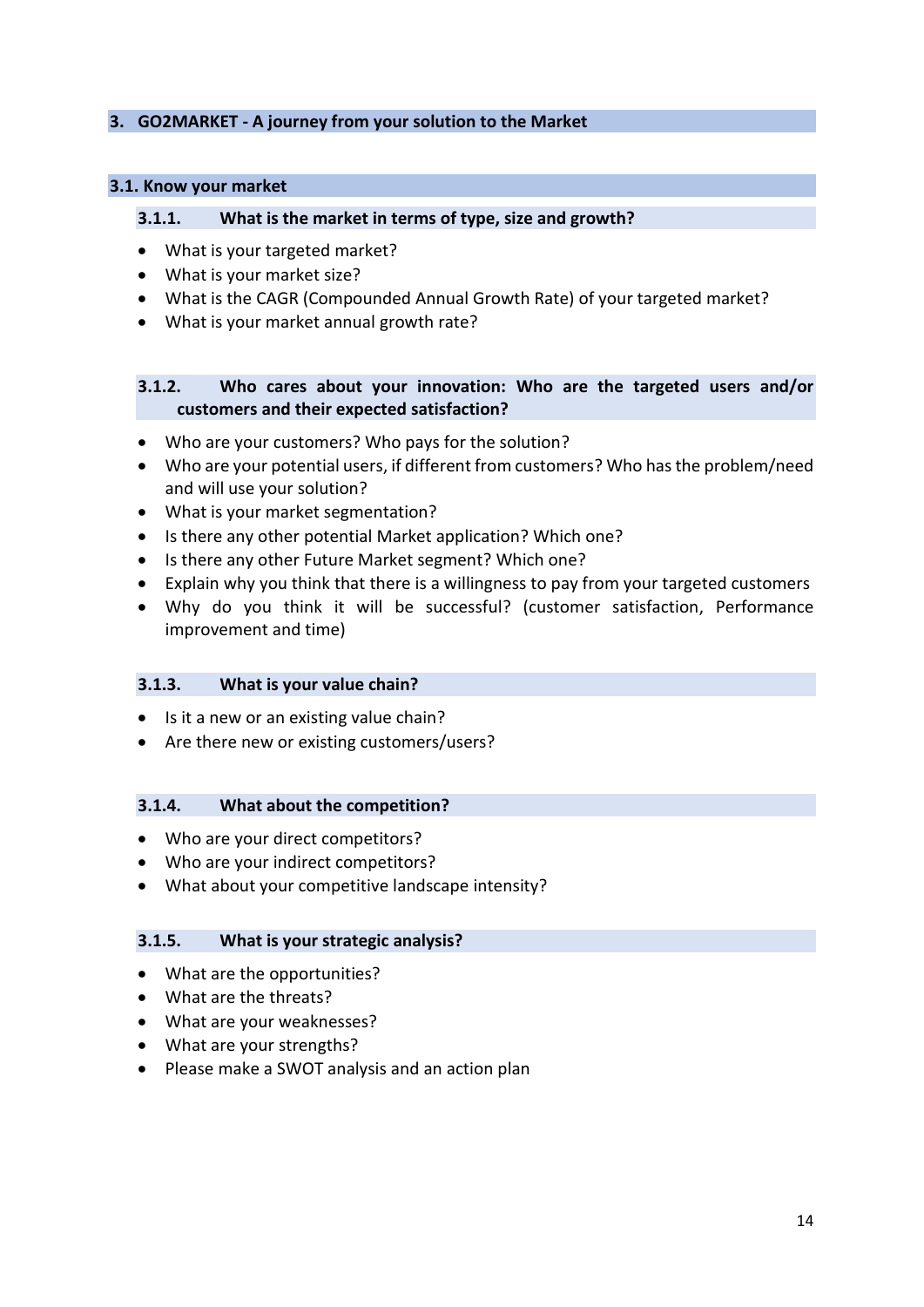### **3.2. Prepare your Market Success**

• What is your current BRL (Business Readiness Level)

### **3.2.1. How does this innovation fit with your company's overall business strategy?**

- What is the Mission of your company?
- What is the unique positioning of your company on the market?
- What is your Vision?
- What are your Values and Culture?
- What are the payoffs for your company in case of success?

### **3.2.2. What will be your business model, including the revenue model?**

• Fill in the Business Model Canvas

### **3.3. How will you finance this success?**

### **3.3.1. What is the current company's ownership and capital structure?**

- What is the current company's ownership and capital structure?
- Have you already applied for public or private funds?
- What is your funding strategy for the future?

### **3.3.2. What is the expected growth potential of your solution in terms of turnover, profit and jobs?**

- What is the expected growth potential of your solution in terms of turnover, profit and jobs?
- What are the basic economics for your solution?
- What is your growth strategy?

### **3.3.3. What are your financial needs?**

- How much will it cost to develop your solution?
	- o For Innovation activities (TRL 5 to 8)
	- o For Market Preparation (TRL 9)
- How much will it cost for market deployment and scale up? (post TRL9)
- How much grant do you need from the EIC (up to 70% of TRL 5 to 8)?
- **For full blended finance**: how much investment do you need from the EIC (for 30% of TRL 5 to 8, for TRL 9 and onwards)?
- **For Grant Only**: describe precisely (amount and origin) your other resources
- **For Grant First**: describe precisely the origin of the 30% co-financing for TRL 5 to 8. If you don't have these resources, do you need in addition to the grant component an initial EIC investment component limited to these 30%?
- Why can't you do it without the EIC? What about other funding sources; including National/Regional public programmes or private investors?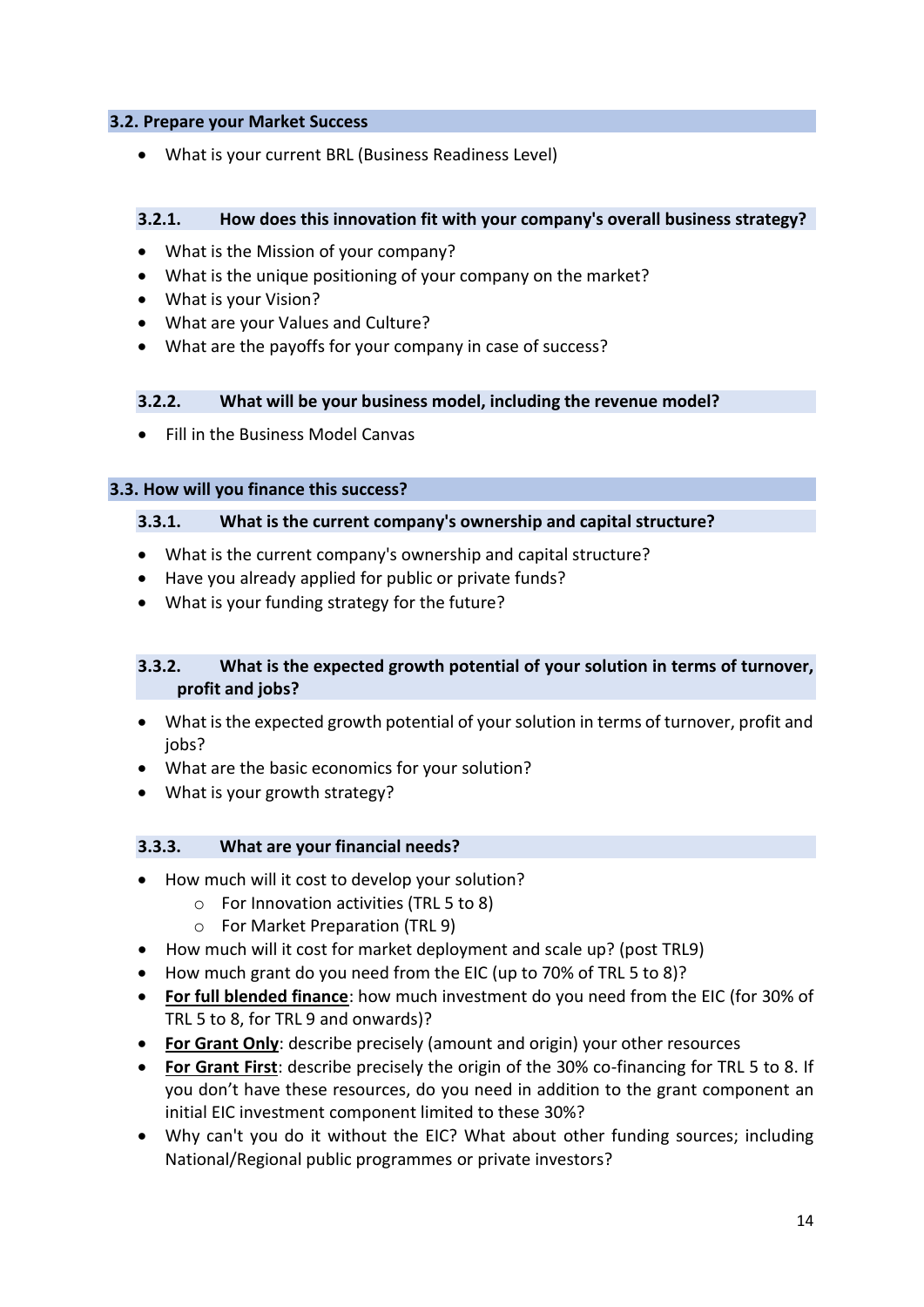### **3.4. How will you secure this success in terms of Intellectual Property Right (IPR) and legal framework?**

#### **3.4.1. What are your IP assets?**

- What are your unique IP assets?
- Are they patentable?
- How many patents have you applied for?
- What are your measures to ensure commercial exploitation ('freedom to operate')?
- Is there a clear owner of the innovation or are there multiple owners?
- Are there any external issues that could compromise your ability to exploit the innovation?

#### **3.4.2. What is your strategy for knowledge management and protection?**

- What is your knowledge-protection strategy, including current IPR filing status, IPR ownership and licensing issues?
- What is your data management plan?

### **3.5. Entering the market**

### **3.5.1. What is your exploitation plan to enter the market?**

- What is your exploitation plan?
- What are the main steps to enter the Market?

#### **3.5.2. What are the barriers to entry?**

- What are the existing major barriers preventing you to enter the market? How can you overcome them?
- What are the new major barriers you are building to prevent your competitors to easily enter the market? How can your competitor overcome them?

#### **3.6. Scale**

### **3.6.1. What is your Marketing Strategy?**

- What is your Marketing approach (B2B, B2C, B2B2C, etc.)?
- What is your Go2Market strategy?

### **3.6.2. What is your commercialization Strategy?**

- What is your commercialization strategy?
- What is your Time-to-Market in years?
- Can you provide proof of early market traction?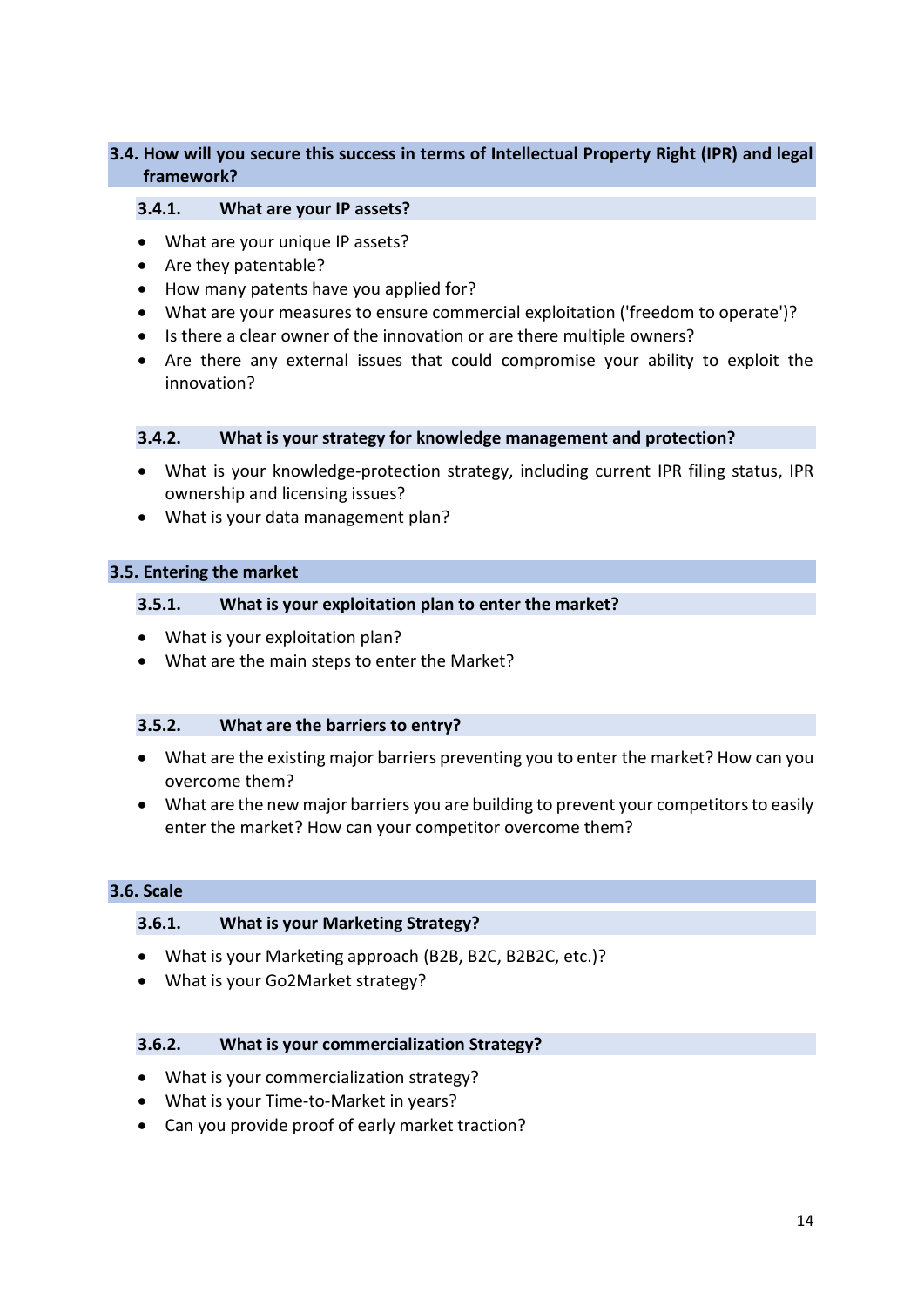### **3.7. Beyond the Market**

### **3.7.1. What are the direct short-term effect of your solution?**

#### **3.7.2. What is the mid-term impact on the Market?**

• What is the impact of your innovation on the dynamic of the market? Will your innovation disrupt an existing market? Will it create a new market?

#### **3.7.3. What is the mid-term Societal Impact of your solution (if any)?**

• Will your innovation have broader societal, economic, environmental or climate impacts?

### **3.7.4. What are the ethical issues concerned?**

**See annex 1 for questions to answer and ethical self-assessment**

#### **3.7.5. What are the potential AI related issues?**

### **See annex 1 for questions to answer and ethical self-assessment**

### **3.7.6. What are the potential security related issues?**

#### **See annex 2 for questions to answer**

### **3.7.7. What are the main EU priorities concerned?**

- Specify to witch extent you contribute to one of the EIC targeted Challenges
- Specify to witch extent you contribute to other EU priorities

### **3.7.8. What are the main UN Sustainable Goals concerned?**

### **3.7.9. What are the legal and regulatory requirements to be fulfilled?**

- Does your solution need regulatory approvals/ compliance for commercialization?
- What is the applicable and future EU legislation?
- What is/are the applicable and future Standard certification(s)?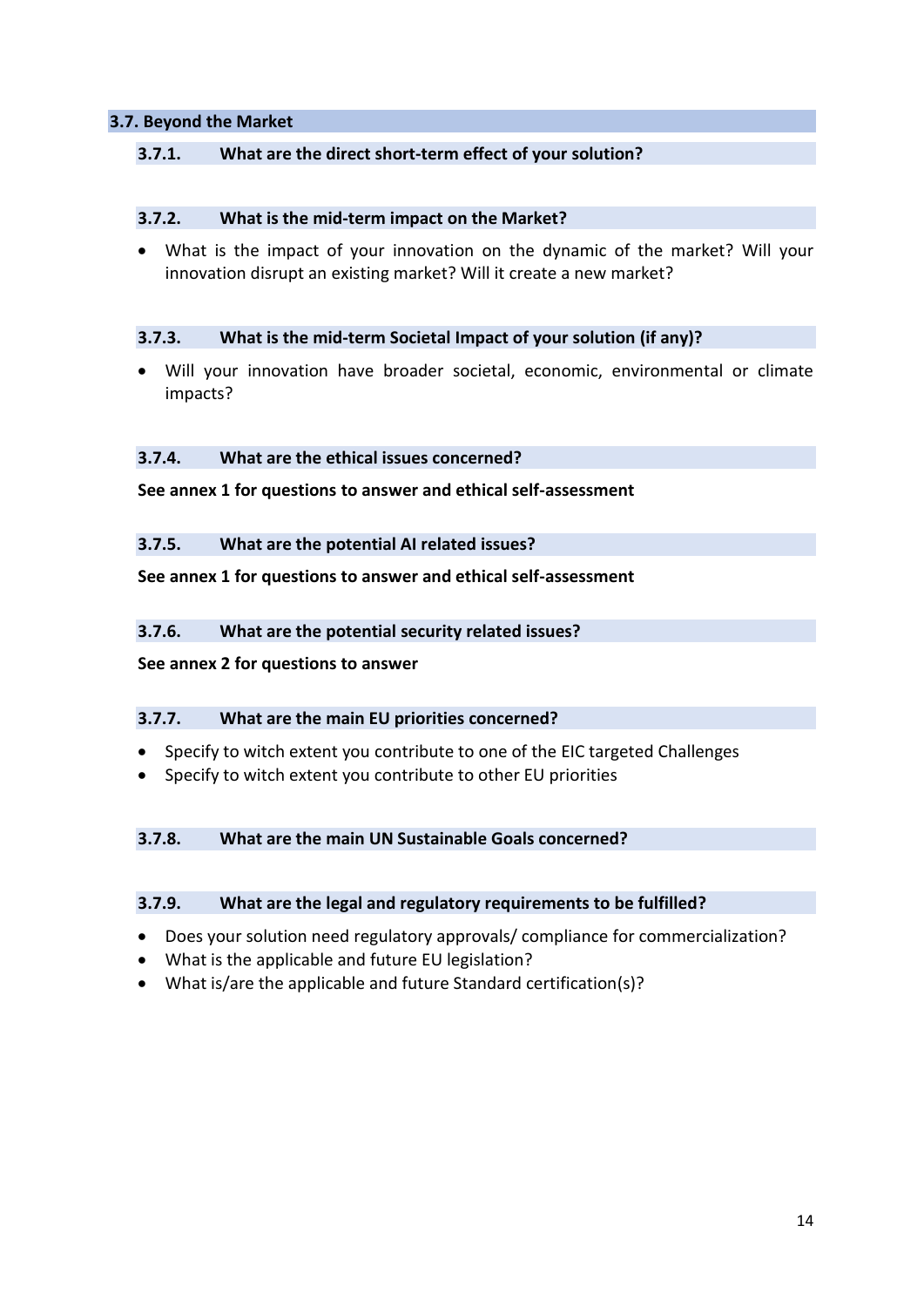### **Annex 1 - Ethics**

For more information on each of the ethics issues and how to address them, including detailed legal references, see the guidelines '[How to Complete your Ethics Self-](about:blank)Assessment'.

### **A - Questionnaire**

This table should be completed as an essential part of your proposal. Please go through the table and indicate which elements concern your proposal by answering 'Yes' or 'No'.

If you answer 'Yes' to any of the questions, provide additional information on that ethics issue in the Ethics Self-Assessment section (section B).

| 1. HUMAN EMBRYONIC STEM CELLS AND HUMAN EMBRYOS                                                                                                   |                                                                                                |                |
|---------------------------------------------------------------------------------------------------------------------------------------------------|------------------------------------------------------------------------------------------------|----------------|
| Does this activity involve Human Embryonic Stem Cells (hESCs)?                                                                                    |                                                                                                | ◯ Yes ◯ No     |
| If YES:                                                                                                                                           | Will they be directly derived from embryos within this project?                                | ◯ Yes ◯ No     |
|                                                                                                                                                   | Are they previously established cells lines?                                                   | ◯ Yes ◯ No     |
|                                                                                                                                                   | Are the cell lines registered in the European registry for human embryonic stem<br>cell lines? | ◯ Yes ◯ No     |
| Does this activity involve the use of human embryos?                                                                                              |                                                                                                | ◯ Yes ◯ No     |
| If YES:                                                                                                                                           | Will the activity lead to their destruction?                                                   | ◯ Yes ◯ No     |
| 2. HUMANS                                                                                                                                         |                                                                                                |                |
| Does this activity involve human participants?                                                                                                    |                                                                                                | ◯ Yes ◯ No     |
| If YES:                                                                                                                                           | Are they volunteers for nonmedical studies (e.g. social or human sciences<br>research)?        | ◯ Yes ◯ No     |
|                                                                                                                                                   | Are they healthy volunteers for medical studies?                                               | ○Yes ○No       |
|                                                                                                                                                   | Are they patients for medical studies?                                                         | CYes C No      |
|                                                                                                                                                   | Are they potentially vulnerable individuals or groups?                                         | ◯ Yes ◯ No     |
|                                                                                                                                                   | Are they children/minors?                                                                      | ◯ Yes ◯ No     |
|                                                                                                                                                   | Are they other persons unable to give informed consent?                                        | $O$ Yes $O$ No |
| Does this activity involve interventions (physical also including imaging technology, behavioural<br>treatments, etc.) on the study participants? |                                                                                                | ◯ Yes ◯ No     |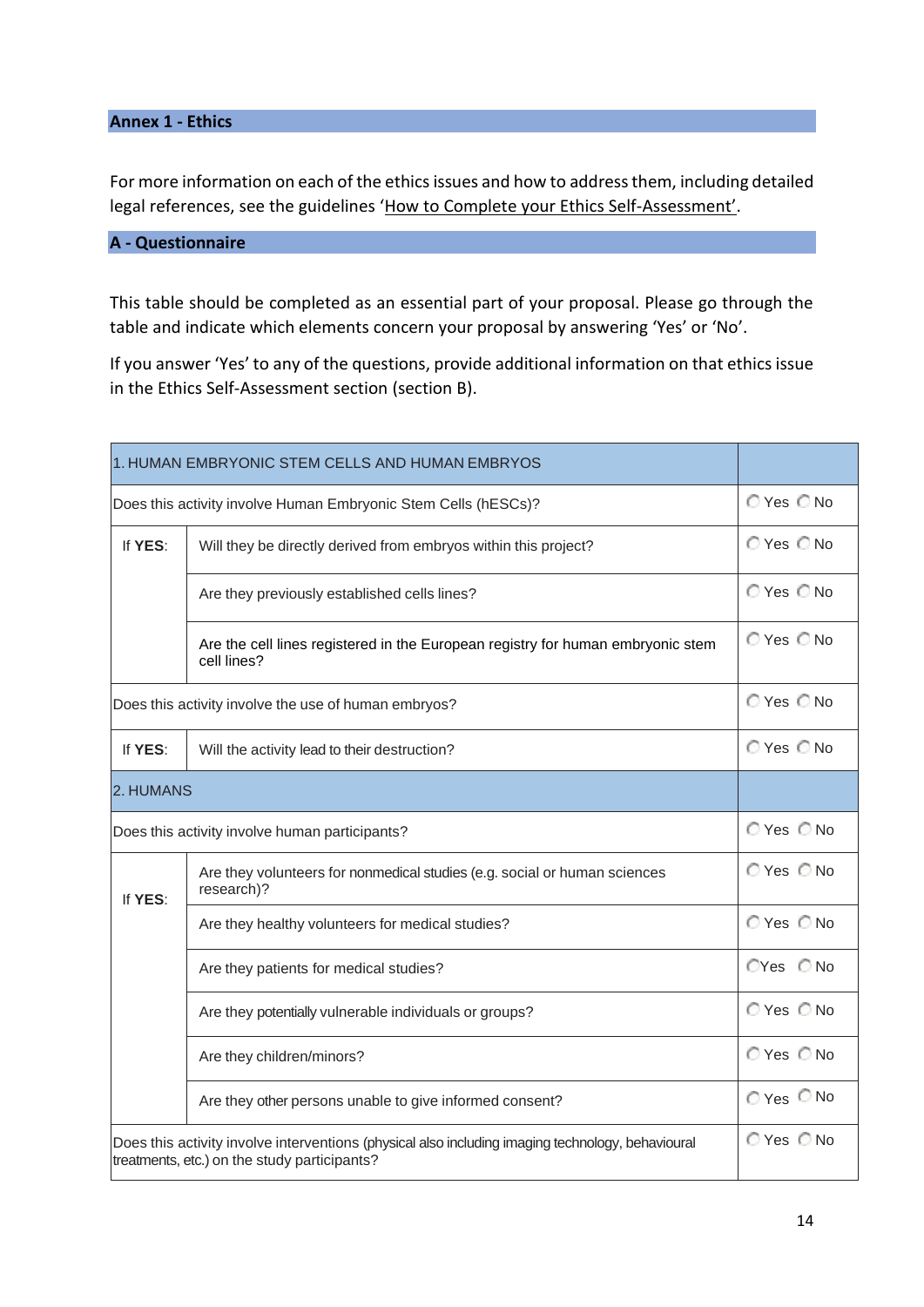| If YES:                                                                                                                                                                                                                    |                                                               | Does it involve invasive techniques?                                                                                                                                                                                          | ◯ Yes ◯ No    |            |
|----------------------------------------------------------------------------------------------------------------------------------------------------------------------------------------------------------------------------|---------------------------------------------------------------|-------------------------------------------------------------------------------------------------------------------------------------------------------------------------------------------------------------------------------|---------------|------------|
|                                                                                                                                                                                                                            |                                                               | Does it involve collection of biological samples?                                                                                                                                                                             | ◯ Yes ◯ No    |            |
| Does this activity involve conducting a clinical study as defined by the Clinical Trial<br>Regulation (EU 536/2014)? (using pharmaceuticals, biologicals, radiopharmaceuticals, or<br>advanced therapy medicinal products) |                                                               | $OYes$ $O$ No                                                                                                                                                                                                                 |               |            |
| If YES:                                                                                                                                                                                                                    | Is it a clinical trial?                                       |                                                                                                                                                                                                                               | ◯ Yes ◯ No    |            |
|                                                                                                                                                                                                                            |                                                               | Is it a low-intervention clinical trial?                                                                                                                                                                                      | $OYes$ $O$ No |            |
| 3. HUMAN CELLS / TISSUES (not covered by section 1)                                                                                                                                                                        |                                                               |                                                                                                                                                                                                                               |               |            |
|                                                                                                                                                                                                                            | Does this activity involve the use of human cells or tissues? |                                                                                                                                                                                                                               |               | ◯ Yes ◯ No |
| If YES:                                                                                                                                                                                                                    |                                                               | Are they human embryonic or foetal cells or tissues?                                                                                                                                                                          | ○Yes ○No      |            |
|                                                                                                                                                                                                                            |                                                               | Are they available commercially?                                                                                                                                                                                              | $OYes$ $O$ No |            |
|                                                                                                                                                                                                                            |                                                               | Are they obtained within this project?                                                                                                                                                                                        | ⊙ Yes © No    |            |
|                                                                                                                                                                                                                            |                                                               | Are they obtained from another project, laboratory or institution?                                                                                                                                                            | ◯ Yes ◯ No    |            |
|                                                                                                                                                                                                                            |                                                               | Are they obtained from biobank?                                                                                                                                                                                               | ◯ Yes ◯ No    |            |
| 4. PERSONAL DATA                                                                                                                                                                                                           |                                                               |                                                                                                                                                                                                                               |               |            |
|                                                                                                                                                                                                                            | Does this activity involve processing of personal data?       |                                                                                                                                                                                                                               | ◯ Yes ◯ No    |            |
| If YES:                                                                                                                                                                                                                    | philosophical beliefs)?                                       | Does it involve the processing of special categories of personal data (e.g.: sexual<br>lifestyle, ethnicity, genetic, biometric and health data, political opinion, religious or                                              | ○Yes ○No      |            |
|                                                                                                                                                                                                                            | If YES:                                                       | Does it involve processing of genetic, biometric or health data?                                                                                                                                                              | © Yes © No    |            |
|                                                                                                                                                                                                                            |                                                               | Does it involve profiling, systematic monitoring of individuals, or processing of<br>large scale of special categories of data or intrusive methods of data processing<br>(such as, surveillance, geolocation tracking etc.)? | ◯ Yes ◯ No    |            |
|                                                                                                                                                                                                                            |                                                               | Does this activity involve further processing of previously collected personal data (including use of<br>preexisting data sets or sources, merging existing data sets)?                                                       | ⊘ Yes         | ∩ No       |
| Is it planned to export personal data from the EU to non-EU countries?                                                                                                                                                     |                                                               | C Yes                                                                                                                                                                                                                         | C No          |            |
| If YES:                                                                                                                                                                                                                    |                                                               | Specify the type of personal data and countries involved:                                                                                                                                                                     |               |            |
|                                                                                                                                                                                                                            | another non-EU country?                                       | Is it planned to import personal data from non-EU countries into the EU or from a non-EU country to                                                                                                                           | © Yes         | C No       |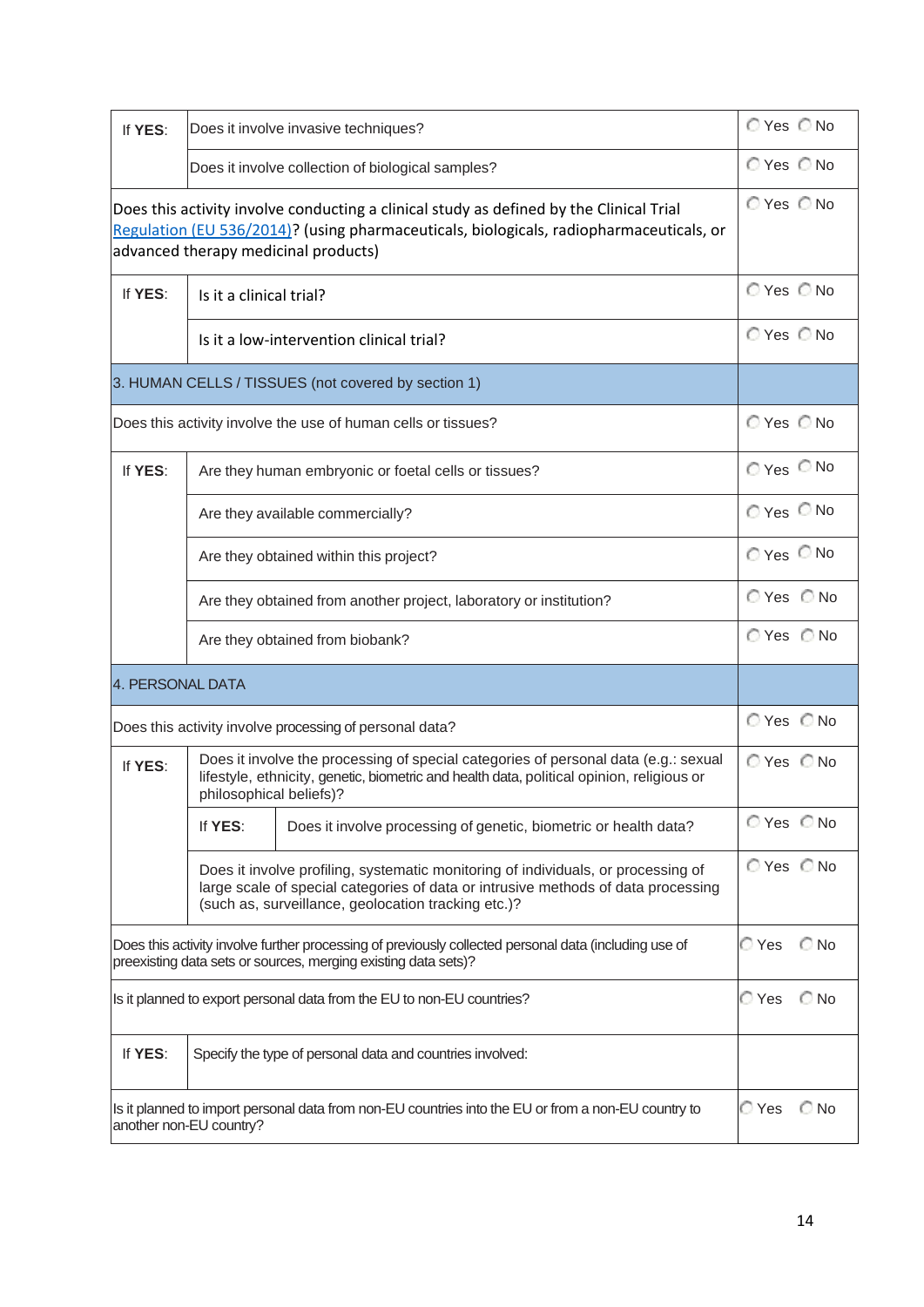| If YES:                                                                                                                                                                                                         | Specify the type of personal data and countries involved |               |               |
|-----------------------------------------------------------------------------------------------------------------------------------------------------------------------------------------------------------------|----------------------------------------------------------|---------------|---------------|
| Does this activity involve the processing of personal data related to criminal convictions or offences?                                                                                                         |                                                          | ⊘ Yes         | $\bigcirc$ No |
| 5. ANIMALS                                                                                                                                                                                                      |                                                          |               |               |
| Does this activity involve animals?                                                                                                                                                                             |                                                          |               | ◯ Yes ◯ No    |
| If YES:                                                                                                                                                                                                         | Are they vertebrates?                                    | ◯ Yes ◯ No    |               |
|                                                                                                                                                                                                                 | Are they non-human primates (NHP)?                       | ◯ Yes ◯ No    |               |
|                                                                                                                                                                                                                 | Are they genetically modified?                           | ○Yes ○No      |               |
|                                                                                                                                                                                                                 | Are they cloned farm animals?                            | ◯ Yes ◯ No    |               |
|                                                                                                                                                                                                                 | Are they endangered species?                             | $OYes$ $O$ No |               |
|                                                                                                                                                                                                                 | 6. NON-EU COUNTRIES                                      |               |               |
| Will some of the activities be carried out in non-EU countries?                                                                                                                                                 |                                                          | ◯ Yes ◯ No    |               |
| If YES:                                                                                                                                                                                                         | Specify the countries:                                   |               |               |
| In case non-EU countries are involved, do the activities undertaken in these countries raise<br>potential ethics issues?                                                                                        |                                                          | $OYes$ $O$ No |               |
| If YES:                                                                                                                                                                                                         | Specify the countries:                                   |               |               |
| Is it planned to use local resources (e.g. animal and/or human tissue samples, genetic material,<br>live animals, human remains, materials of historical value, endangered fauna or flora samples,<br>$etc.$ )? |                                                          | ◯ Yes ◯ No    |               |
| Is it planned to import any material (other than data) from non-EU countries into the EU or from<br>a non-EU country to another non-EU country? For data imports, see section 4.                                |                                                          | ○Yes ○No      |               |
| If YES:                                                                                                                                                                                                         | Specify material and countries involved:                 |               |               |
| Is it planned to export any material (other than data) from the EU to non-EU countries? For data<br>exports, see section 4.                                                                                     |                                                          | $OYes$ $O$ No |               |
| If YES:                                                                                                                                                                                                         | Specify material and countries involved:                 |               |               |
| Does this activity involves low and/or lower-middle income countries? (if yes, detail the benefit-<br>sharing actions planned in the self-assessment)                                                           |                                                          | ◯ Yes ◯ No    |               |
| Could the situation in the country put the individuals taking part in the activity at risk?                                                                                                                     |                                                          | ◯ Yes ◯ No    |               |
| 7. ENVIRONMENT, HEALTH and SAFETY                                                                                                                                                                               |                                                          |               |               |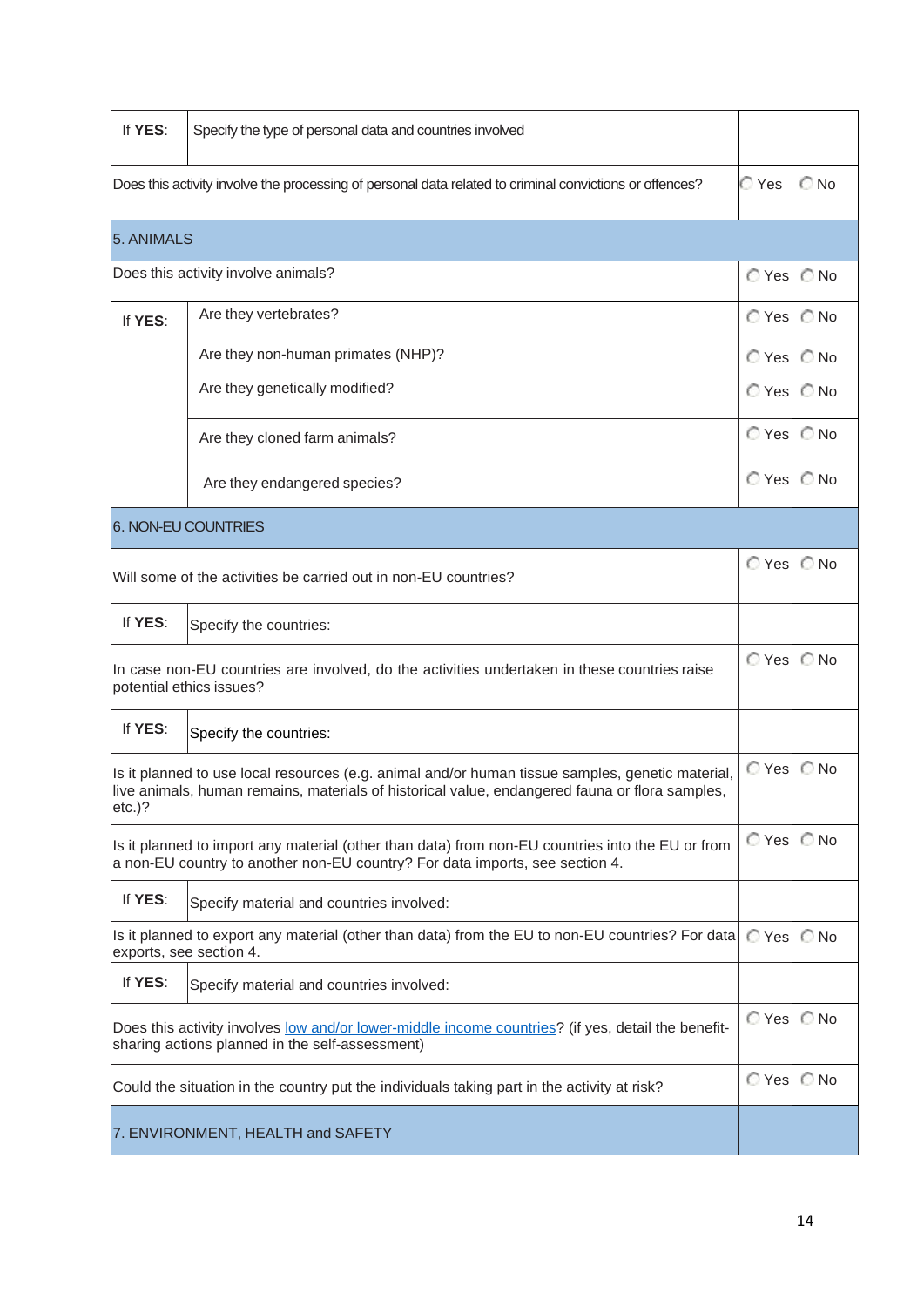| Does this activity involve the use of substances or processes that may cause harm to the<br>environment, to animals or plants (during the implementation of the activity or further to the use<br>of the results, as a possible impact)?                        | ○Yes ○No      |  |
|-----------------------------------------------------------------------------------------------------------------------------------------------------------------------------------------------------------------------------------------------------------------|---------------|--|
| Does this activity deal with endangered fauna and/or flora / protected areas?                                                                                                                                                                                   | $OYes$ $O$ No |  |
| Does this activity involve the use of substances or processes that may cause harm to humans,<br>including those performing the activity (during the implementation of the activity or further to the<br>use of the results, as a possible impact)?              | ◯ Yes ◯ No    |  |
| <b>8. ARTIFICIAL INTELLIGENCE</b>                                                                                                                                                                                                                               |               |  |
| Does this activity involve the development, deployment and/or use of Artificial Intelligence? (if<br>yes, detail in the self-assessment whether that could raise ethical concerns related to human<br>rights and values and detail how this will be addressed). | $OYes$ $O$ No |  |
| 9. OTHER ETHICS ISSUES                                                                                                                                                                                                                                          |               |  |
| Are there any other ethics issues that should be taken into consideration?                                                                                                                                                                                      | ◯ Yes ◯ No    |  |
| Please specify: (Maximum number of characters allowed: 1000)                                                                                                                                                                                                    |               |  |

### **B – Self-assesment**

If you have entered any issues in the ethics issue table, you must perform an ethics self-assessment in accordance with the guidelines '[How to Complete your Ethics Self-](about:blank)[Assessment'](about:blank) and complete the table below.

#### **Ethical dimension of the objectives, methodology and likely impact**

*Explain in detail the identified issues in relation to:*

- *objectives of the activities (e.g. study of vulnerable populations, etc.)*
- *methodology (e.g. clinical trials, involvement of children, protection of personal data, etc.)*
- *the potential impact of the activities (e.g. environmental damage, stigmatisation of particular social groups, political or financial adverse consequences, misuse, etc.)*

**Compliance with ethical principles and relevant legislations**

*Describe how the issue(s) identified in the ethics issues table above will be addressed in order to adhere to the ethical principles and what will be done to ensure that the activities are compliant with the E U / national legal and ethical requirements of the country or countries where the tasks are to be carried out. It is reminded that for activities performed in a non-EU countries, they should also be allowed in at least one EU Member State.*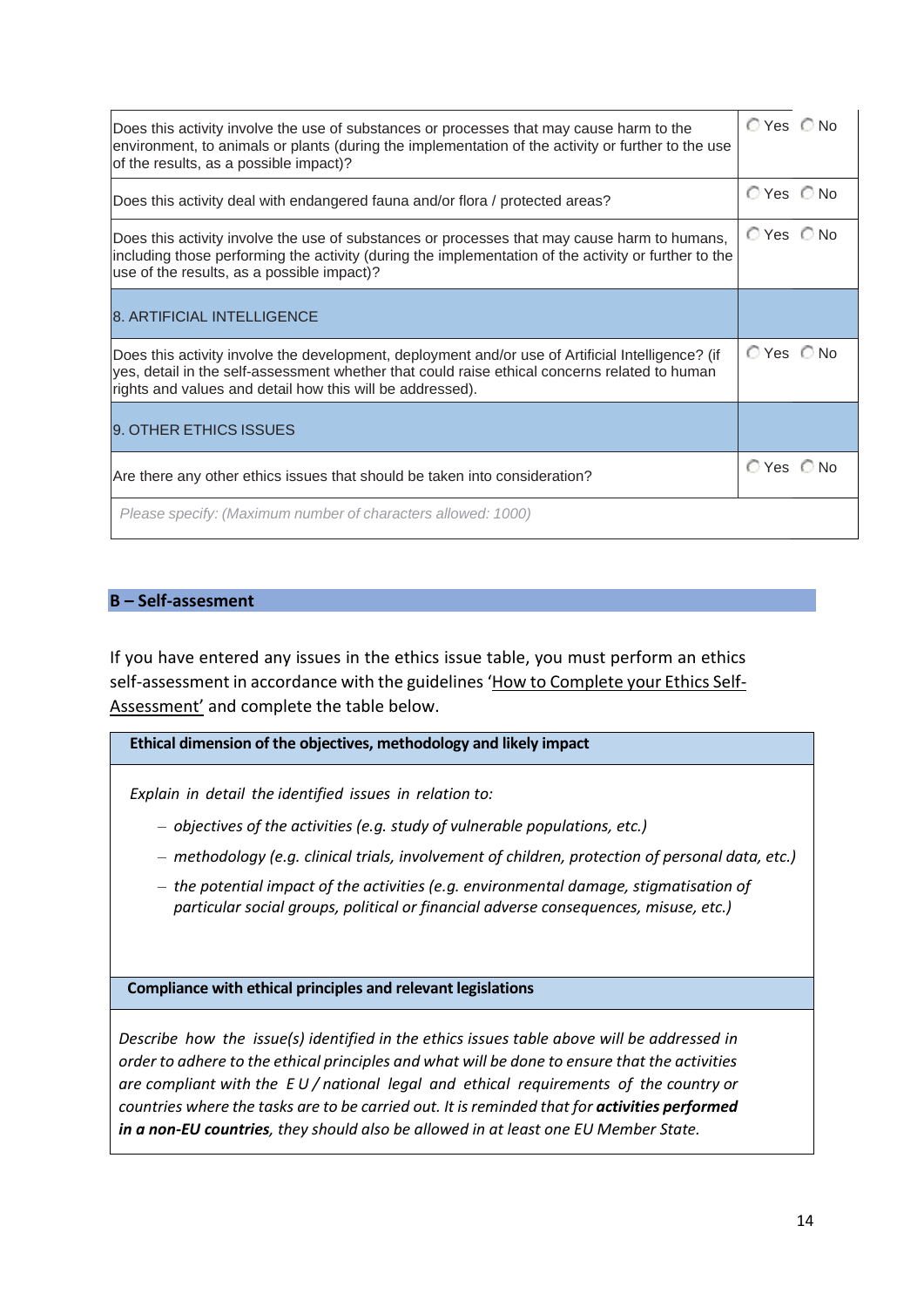**Annex 2 - Security**

#### **A - Questionnaire**

Please indicate, by answering Yes or No to all of the questions in the below table, if the proposed activity will use and/or generate information which might raise security concerns.

If you answer 'Yes' to any of the questions, provide additional information on that security issue in section B.

| 1. EU classified information (EUCI) <sup>1</sup>                                                                        |                                                                                                                                                   |                |
|-------------------------------------------------------------------------------------------------------------------------|---------------------------------------------------------------------------------------------------------------------------------------------------|----------------|
| Does this activity involve information and/or materials requiring protection against unauthorised<br>disclosure (EUCI)? |                                                                                                                                                   | © Yes © No     |
| If YES:                                                                                                                 | Is the activity going to use classified information as background <sup>2</sup> information?                                                       | © Yes © No     |
|                                                                                                                         | Is the activity going to generate EU classified foreground <sup>3</sup> information as results?                                                   | © Yes © No     |
| Does this activity involve non-EU countries?                                                                            |                                                                                                                                                   | ◯ Yes ◯ No     |
| If YES:                                                                                                                 | Do participants from non-EU countries need to have access to EUCI?                                                                                | $O$ Yes $O$ No |
|                                                                                                                         | Do the non-EU countries concerned have a security of information agreement with<br>the EU                                                         | ◯ Yes ◯ No     |
| 2. MISUSE                                                                                                               |                                                                                                                                                   |                |
| Does this activity have the potential for misuse of results?                                                            |                                                                                                                                                   | ◯ Yes ◯ No     |
| If YES:                                                                                                                 | Does the activity provide knowledge, materials and technologies that could be<br>channelled into crime and/or terrorism?                          | ◯ Yes ◯ No     |
|                                                                                                                         | Could the activity result in the development of chemical, biological, radiological or<br>nuclear (CBRN) weapons and the means for their delivery? | ◯ Yes ◯ No     |
| 3. OTHER SECURITY ISSUES                                                                                                |                                                                                                                                                   |                |
|                                                                                                                         | Does this activity involve information and/or materials subject to national security restrictions?                                                | ○Yes ○No       |

<sup>1</sup> According to the Commission Decision (EU, Euratom) 2015/444 of 13 March 2015 on the security rules for protecting EU classified information, "European Union classified information (EUCI) means any information or material designated by an EU security classification, the unauthorised disclosure of which could cause varying degrees of prejudice to the interests of the European Union or of one or more of the Member States".

<sup>&</sup>lt;sup>2</sup> Classified background information is information that is already classified by a country and/or international organisation and/or the EU and is going to be used by the project. In this case, the project must have in advance the authorisation from the originator of the classified information, which is the entity (EU institution, EU Member State, third state or international organisation) under whose authority the classified information has been generated.

<sup>&</sup>lt;sup>3</sup> EU classified foreground information is information (documents/deliverables/materials) planned to be generated by the project and that needs to be protected from unauthorised disclosure. The originator of the EUCI generated by the project is the European Commission.